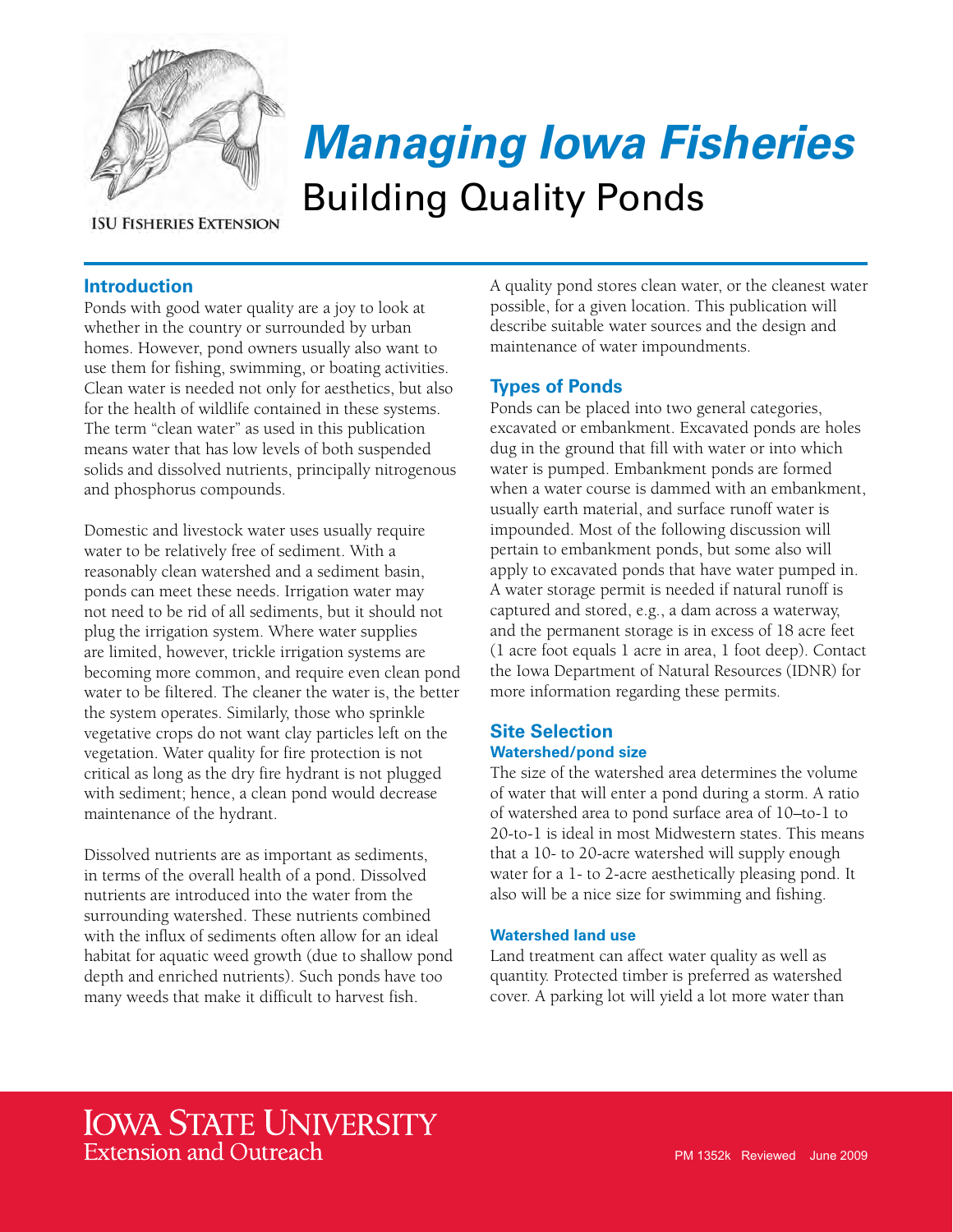

a prairie grass watershed. A cultivated row-crop field or a construction site can yield increased influxes of sediment. But a grassed or forested watershed will yield high quality water inputs into a pond. Hence, both present and future land use can affect the choice of pond sites. Allowing for future changes in land use may mean allowing space for the location of a sediment basin and bypassing suspended clay particles in the inflow.

## **Alternative water sources**

Alternatives to running all the water from a watershed through an impoundment include selectively pumping or diverting water from a stream when the sediment content is low, or pumping from a shallow well. Pumping from deep aquifers or pumping the volume of a large pond may be cost prohibitive and usually is not done. A water withdrawal permit (from IDNR) is required if withdrawal from a groundwater or surface water source is more than 25,000 gallons per day.

#### **Sediment control**

A sediment basin may be justified when the watershed contains cultivated land, construction sites, gravel roads, or other sources of sediment. A small basin, 1/4 acre in size, can trap a large percentage of the sediment that otherwise would end up in the main pond. A good sediment basin should be easy to clean out, usually should be shallow (less then 3 feet deep) so particles and adsorbed nutrients can be deposited in a short distance, and should have an outlet pipe that skims the cleanest water off the surface. However, preventing sediment from moving from the watershed is the best control measure.

#### **Soils for dam construction**

A location may have a good watershed, but it also needs the right soils to build a dam. Soils that can be compacted into a low permeability dam usually are at least 20 percent clay and are low in fibrous organic matter. That means topsoil, tree roots, and drain tile must be removed from the construction site and from the location from which the fill is to be obtained. County soil survey maps published by the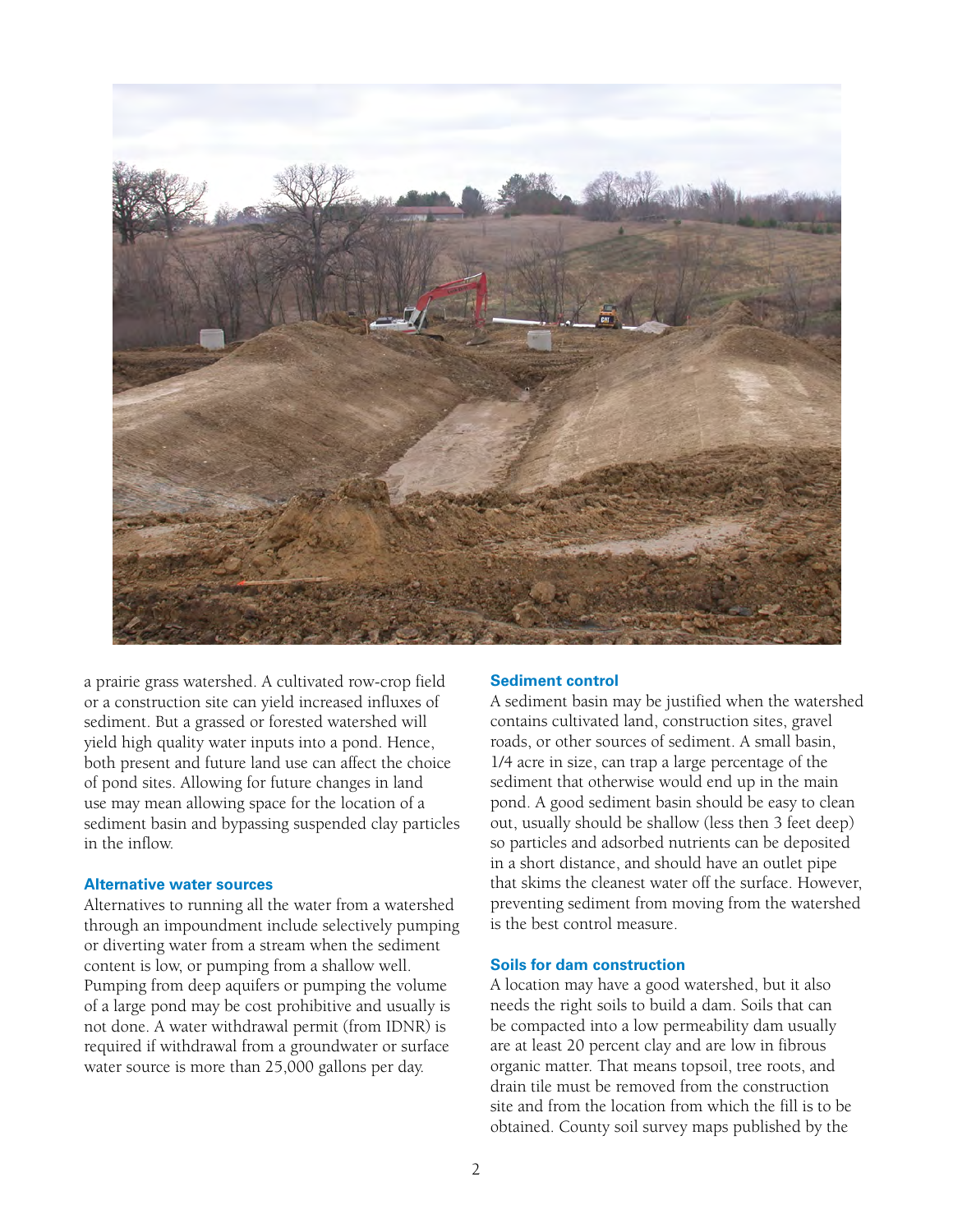National Resource Conservation Service (NRCS) offer a general guide of soils in a given location. If the site looks promising, then a detailed site survey should be requested from NRCS or from other trained personnel.

## **Accessibility for use and abuse**

A location may have a suitable watershed and soils, but the location also needs to meet the user's needs? Consider whether it is too remote to be enjoyed, or so visible that it will attract too many uninvited people and become a nuisance and liability.

# **Wind**

Determine how the wind will affect the pond and activities on the pond. Also consider whether the location will clear an area that exposes the home and other property to the wind or blowing snow. Although some wind action is good for a pond—e.g., aeration too much wind can have adverse effects a pond. Space for wind breaks and riprap on the dam may need to be considered. Wave action on other shorelines may not endanger the pond, but could add turbidity to the water and cause steep banks near the water's edge.

## **Construction Dam: slopes, berms, safety for mowing**

The dam should be constructed not only to impound water, but also to be easily and safely maintained. Mowing the dam to prevent trees from perforating the dam with their roots has long been recommended. The dam should be constructed with slopes flatter than 3-to-1 (slopes 3 feet horizontally to 1 foot vertically) for safety and to prevent wheel slippage or rollover with common mowers. For ease of mowing, construct the slopes of the dam that are above water at 3.5-to-1 or 4-to-1. To prevent the mower (and pedestrians) from sliding into the water, construct an 8-foot wide berm (nearly level strip of earth) on the upstream side of the dam, 1 foot above water level. This berm also discourages muskrats from burrowing into the dam (no head space for their den) and provides extra protection against wave action. The berm makes placing riprap easier. This berm is shown in figures 1 and 2.

## **Spillways—bottom vs. surface withdrawal**

The spillway can be the key to storing clean water in a pond. Muddy water entering a pond flows along the bottom to the deepest point because it is more dense



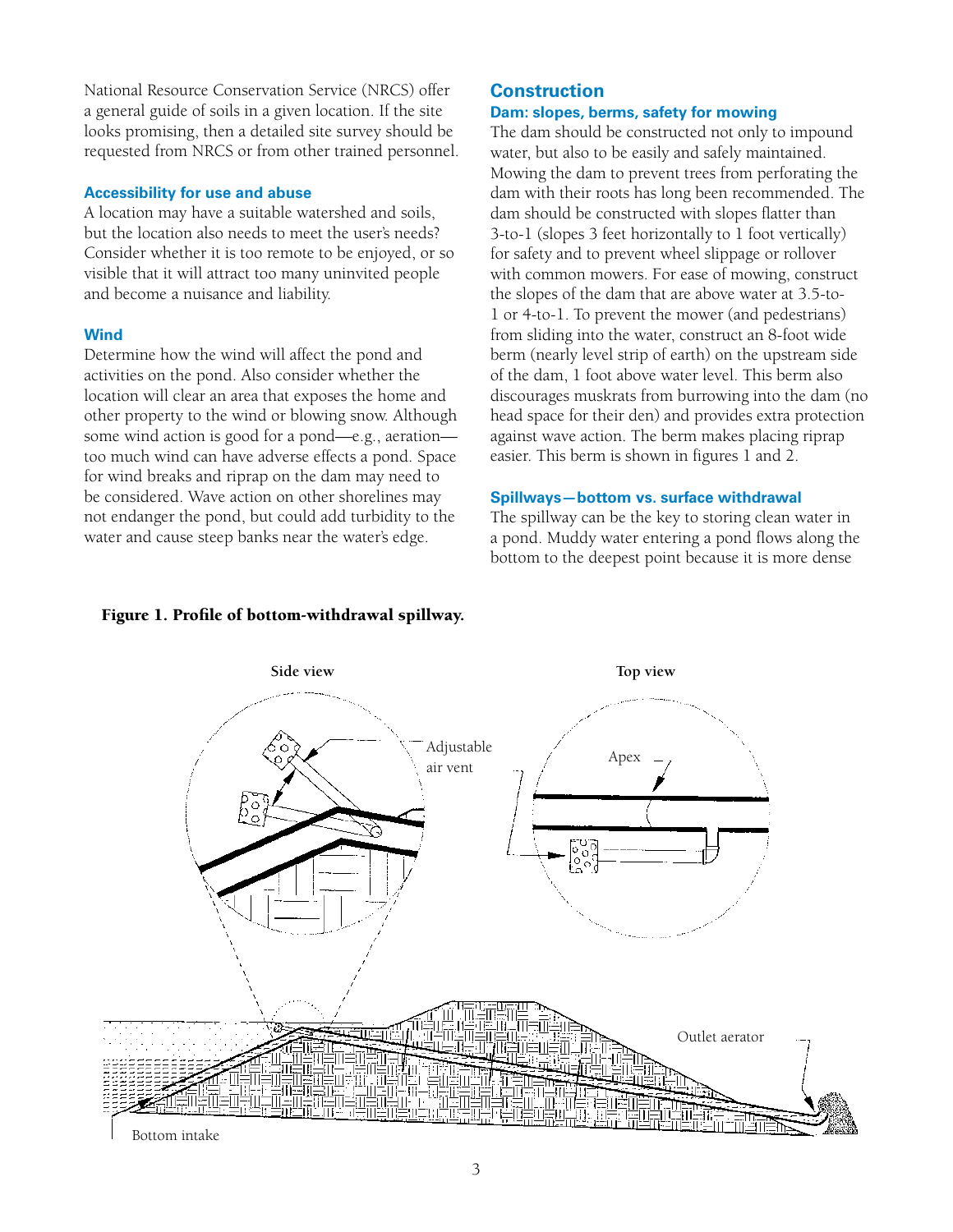#### Figure 2. Clean water pond with upstream sediment basin.



than clean water. If the spillway discharges surface water, the pond will fill with the muddy (inflow) water. If the spillway discharges from the bottom of the pond, the clean surface water will remain and the muddy water will be discharged. Discharging water from bottoms of fish ponds is quite common and also can be done for other clean-water ponds. The bottom-withdrawal spillway shown in figure 1 is one such spillway that stores the clean water. The spillway pipe acts like a siphon when the water level rises above the high point of the pipe and the air vent is under water. This quickly discharges the muddy water before the clay particles settle out. Another essential element is the outlet elbow that serves as an air lock to help start siphoning and acts as an aerator to restore oxygen to any water coming off the pond bottom. Additional information concerning the bottomwithdrawal spillway may be found in University of Missouri publications: UMC Guide 1530, Operation of a Bottom-withdrawal (Lake-cleaning) Spillway, and UMC Guide 1531, Design Criteria for a Bottomwithdrawal (Lake-cleaning) Spillway.

Water in the bottom of the pond accumulates decaying plant life, which uses up the oxygen in the water during warm weather. Low oxygen levels in water cause sediments to release phosphorus to the water. Discharging the bottom water helps prevent the accumulation of nutrients in the pond as well as the buildup of sediment.

#### **Shaping pond banks for weed control**

Aquatic plants can cause problems in an aesthetically pleasing pond. Rooted aquatic plants and algae usually begin growing in shallow water (less than 2 feet deep). Edges of new and existing ponds should be deepened so shallow water areas are minimized. This is best done during the construction of the dam. The shore should be sloped 3-to-1 to a depth of 6 feet except in wading areas or areas of inflowing water. Wading areas should be sloped less than 5-to-1 for a few feet into the pond and then become flatter throughout the rest of the wading area. The wading area should be roped off to prevent accidental wading into deeper water.

#### **Sediment basin(s)**

Sediment basins are a preventive measure to lengthen the life of a pond. The cost of dredging a pond can be at least 10 times the original construction cost, but the cost of cleaning a sediment basin is less expensive and disruptive than draining and hauling out sediments from a pond. Therefore, the sediment basin, as shown in figure 2, should be at an elevation where it can be drained for easy removal of sediment without interfering with pond use. If it is to be emptied without draining, it should be narrow enough so a dragline can reach halfway across. Peninsulas built into the sediment basin can be used to prevent shortcircuiting of the water between the inlet and the outlet; peninsulas also can be used as operating locations for the dragline.

#### **Clean water withdrawal plumbing**

A floating intake can be used to remove the cleanest water from the pond for domestic or livestock uses. This intake floats 2 to 3 feet below the water surface, may have a replaceable filter, and is connected to a pump or goes through the dam with a flexible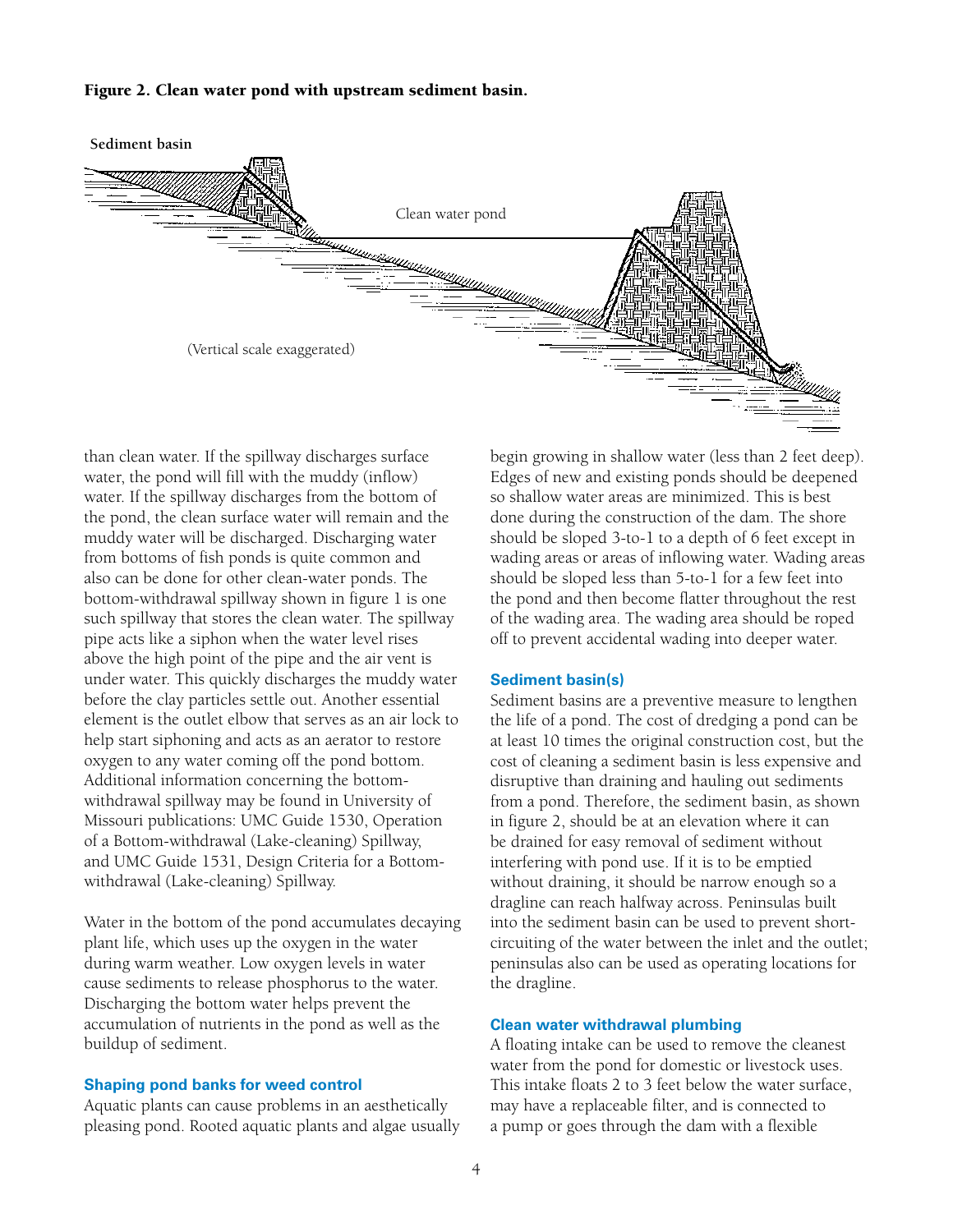pipe. The filter can remove much of the algae as well as numerous aquatic organisms. The quality of this water usually is good enough for livestock use without treatment. Further treatment is needed for household use.

# **Renovation of Existing Ponds Spillway modification**

Existing ponds can be upgraded by adding a bottomwithdrawal spillway. If the pond has a hooded or canopy spillway, it can be modified by adding a length of pipe to extend the inlet to the bottom of the pond along with adding an air vent and outlet elbow (figure 1). Ponds without a spillway pipe can have one added without draining the pond. Just trench from the water's edge on the dam, through the dam, to a suitable waterway below. Place the bottom-withdrawal spillway pipe with one or two anti-seep collars into the trench and carefully backfill. Drop-inlet spillways are more difficult to modify. They will require elevating the riser (the vertical portion of a drop inlet) and placing a siphon into the riser. If the drop-inlet spillway has any deterioration, it may be easier to replace it with a bottom-withdrawal spillway system instead of modifying it.

## **Draining**

Draining an existing pond for renovation may be easiest if the bottom-withdrawal spillway is installed first. Then siphon the water down to where other renovations can be made. The bottom-withdrawal spillway can be manually primed by

- 1. capping the outlet,
- 2. pumping water into the air vent (allowing air to escape as needed) until the pipe is at least half full,
- 3. plugging the air vent, and
- 4. removing the outlet cap.

The air remaining in the pipe will be removed by the turbulence in the pipe until it is flowing at full capacity. A pipe flowing at 1 cubic foot per second (cfs) will remove 2 acre-feet of water per day from the pond. Maintaining the siphon at low flows can be difficult—both ends must remain submerged and no air leaks in the piping are allowed.

# **Removing sediment/deepening/shaping**

An overabundance of rooted vegetation in the pond means the water depth is too shallow and too many nutrients are available for plant growth. This requires removing accumulated sediment and/or making the shoreline steeper and deeper. (See construction criteria previously described.) Accumulated sediments often are slow to dry; it may take years for the pond bottom to dry sufficiently to be able to support heavy equipment. The alternative is to remove all the sediment down to the solid clay base, allowing the heavy equipment to operate efficiently.

# **Maintenance**

A quality pond requires preventive maintenance, which is likely to be cheaper than solving problems later. For example, fencing out livestock is easier and cheaper than reshaping the shoreline and removing the turbidity they cause.

Likewise, periodically removing suspended nutrients in the bottom of the pond is easier than killing algal growth each year. The best time to remove suspended nutrients is in late summer before fall turnover. Ponds in the summer often are stratified—the cooler water in the bottom has low oxygen levels (due to decomposition of organic wastes), and the top layer is warmer and has high levels of oxygen. Turnover occurs when the surface waters cool down to a temperature lower than the water below. Since cooler water has greater density than warmer water, the surface water falls down in the water column and the nutrient-rich water from below rises to the surface. During this time period, there may be odor problems until oxygen levels are restored.

If conditions downstream allow the discharge of this nutrient-rich water, the bottom-withdrawal spillway can be used to lower the water level of the pond by a couple feet. This can be accomplished by manually priming or lowering the air vent to 2 feet below the water surface and waiting for the next storm to cause outflow. If evaporation has lowered the water level, it may take a large storm to cause any outflow, and fall turnover may have already taken place.

Mowing the dam prevents trees from damaging the dam as well as discouraging den dwellers from digging into the dam. Mowing paths and other recreational areas makes them more enjoyable for people to use. However, leaving some areas unmowed will encourage wildlife use of the pond. Not mowing right next to the pond (except for the dam) allows the vegetation to intercept much of the sediments and associated dissolved nutrients from the watershed.

# **Management for Wildlife**

The basic needs of most wildlife species are rather simple. These requirements include food, shelter,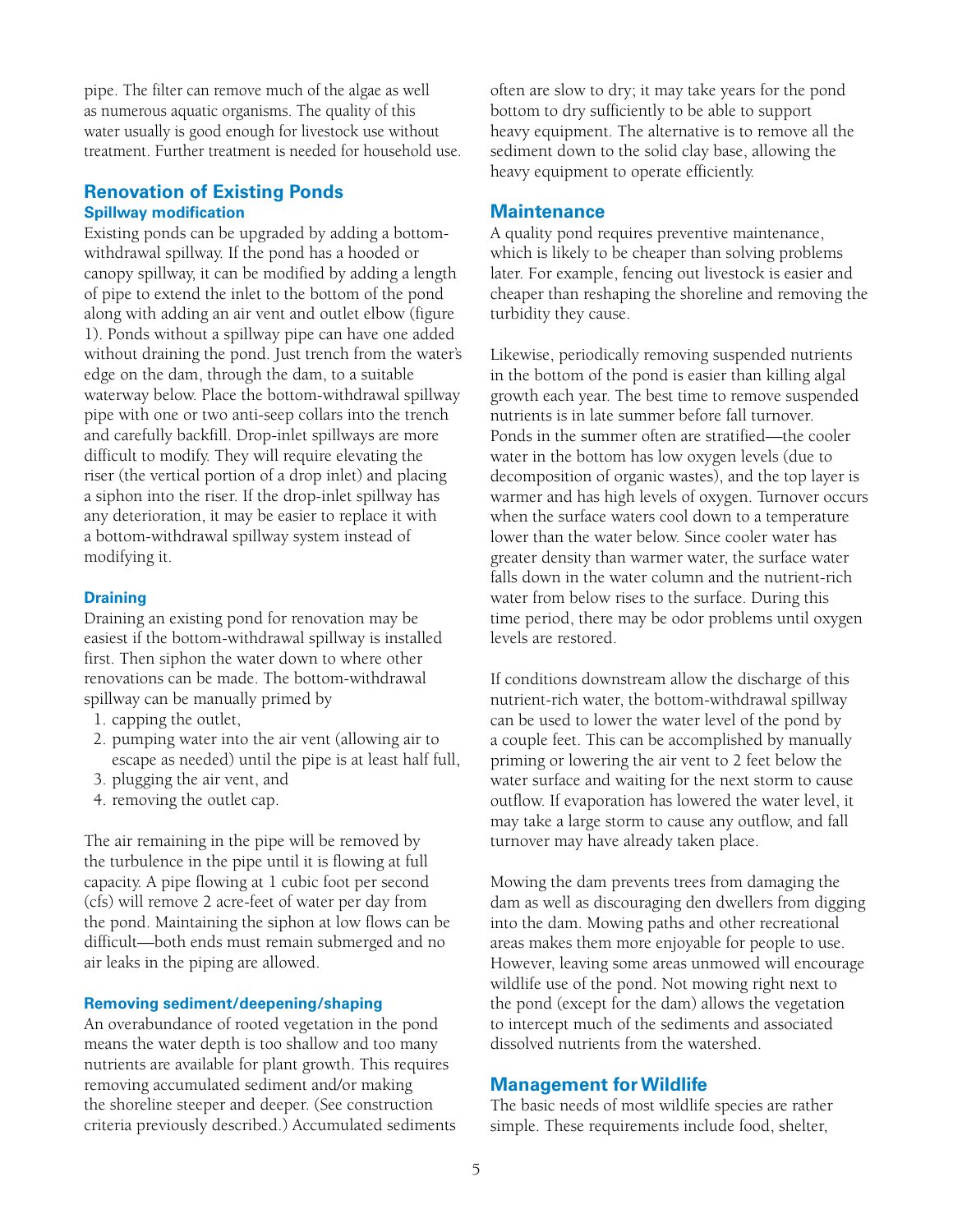water, and space. A limitation of one or more of these needs will limit population numbers of individual species. Buffer strips of tall grass or shrubs adjacent to farm ponds will provide critical nesting and denning habitat, as well as escape cover and winter cover for wildlife. For more information about buffer strips, see IDNR publication Attracting Backyard Wildlife, and Iowa State University Extension publication PM 1626B, Buffer Strip Design, Establishment, and Maintenance—Stewards of Our Streams.

All requirements for wildlife and erosion control can be met when adequate areas adjacent to the pond are properly managed. One program of importance in both erosion control and wildlife nesting is the seeding of suitable areas to grass or legumes. Suitable plants include alfalfa-bromegrass and some of the native warm season grasses, e.g., switchgrass, indian grass, or big bluestem, all of which are excellent for providing wildlife habitat.

# **Aquatic Plant Management Management methods**

Aquatic plant control is a management plan that incorporates preventive methods (proper pond construction and maintenance), biological methods [grass carp (Ctenopharyngodon idella)] when appropriate, and the use of labeled aquatic herbicides. Developing an aquatic plant management plan depends upon correctly identifying the problem plants and selecting control methods that are compatible with pond usage (animal watering, aquaculture, hunting, sport fishing, swimming, or wildlife viewing).

Aquatic plants that interfere with the intended uses of a pond may be considered weeds to be controlled. To determine which of these techniques to use, consider the target weed species, the management objective for the pond, secondary water uses, and the cost of treatment options.

# **Preventive methods**

It is easier and less costly to prevent weed problems than to control them once they develop. Careful pond site selection and proper pond construction and watershed practices are the first steps in preventing aquatic weed problems.

Decreasing the pond water level exposes shallow areas to freezing temperatures and drying, and can effectively limit certain types of submersed plants. For a drawdown to be effective, the water level should

be lowered in the late fall and not allowed to refill until the early spring. Some weeds, such as cattail (Typha spp.), are tolerant to drawdown and cannot be controlled by this method. Such activities may promote growth of these plants.

#### **Biological control methods**

The grass carp is a practical and economical way to control certain types of pond weeds. Grass carp effectively control submergent weeds with tender succulent vegetation, such as coontail and watermilfoil, but are ineffective in controlling weeds that have tough, woody vegetation, such as waterlily and cattail. Prospective users of grass carp should be aware that while submergent plants can be controlled using this technique, ponds with grass carp often become quite turbid due to increased planktonic growth arising from increased amount of nutrients available due to the control of vascular plants. The current stocking recommendation for Iowa ponds are 4 to 5 fish per surface acre. This number may need to be increased in ponds that have a rich and productive plant fauna. Initial plant control should be noticed 18 months after initial stocking. If the pond already has a large prey base, e.g., largemouth bass, the landowner should stock grass carp that are 8 inches or longer to enable them to escape predation. These fish will need to be restocked after 5 to 6 years.

#### **Mechanical methods**

Various types of aquatic weed cutters and harvesters have been developed for canals and large reservoirs. Use of these machines is not practical in fish ponds. Early manual removal of weeds by seining or raking can reduce some weed problems.

## **Chemical control methods**

Herbicides may be used to control plants in fish ponds. The first step in successful chemical control is accurate identification of the problem plant. Plant identification assistance is available through ISU Extension and IDNR offices. After the plant has been identified, a herbicide that is labeled for aquatic use may be selected. Users should read and fully understand the herbicide label before application. Additional information concerning aquatic herbicides and aquatic plant management may be found in the following ISU Extension publications: PM 1352A, Managing Iowa Fisheries: Water Quality; PM 1352D, Managing Iowa Fisheries: Calculations and Conversions for Fisheries; PM 1352I, Managing Iowa